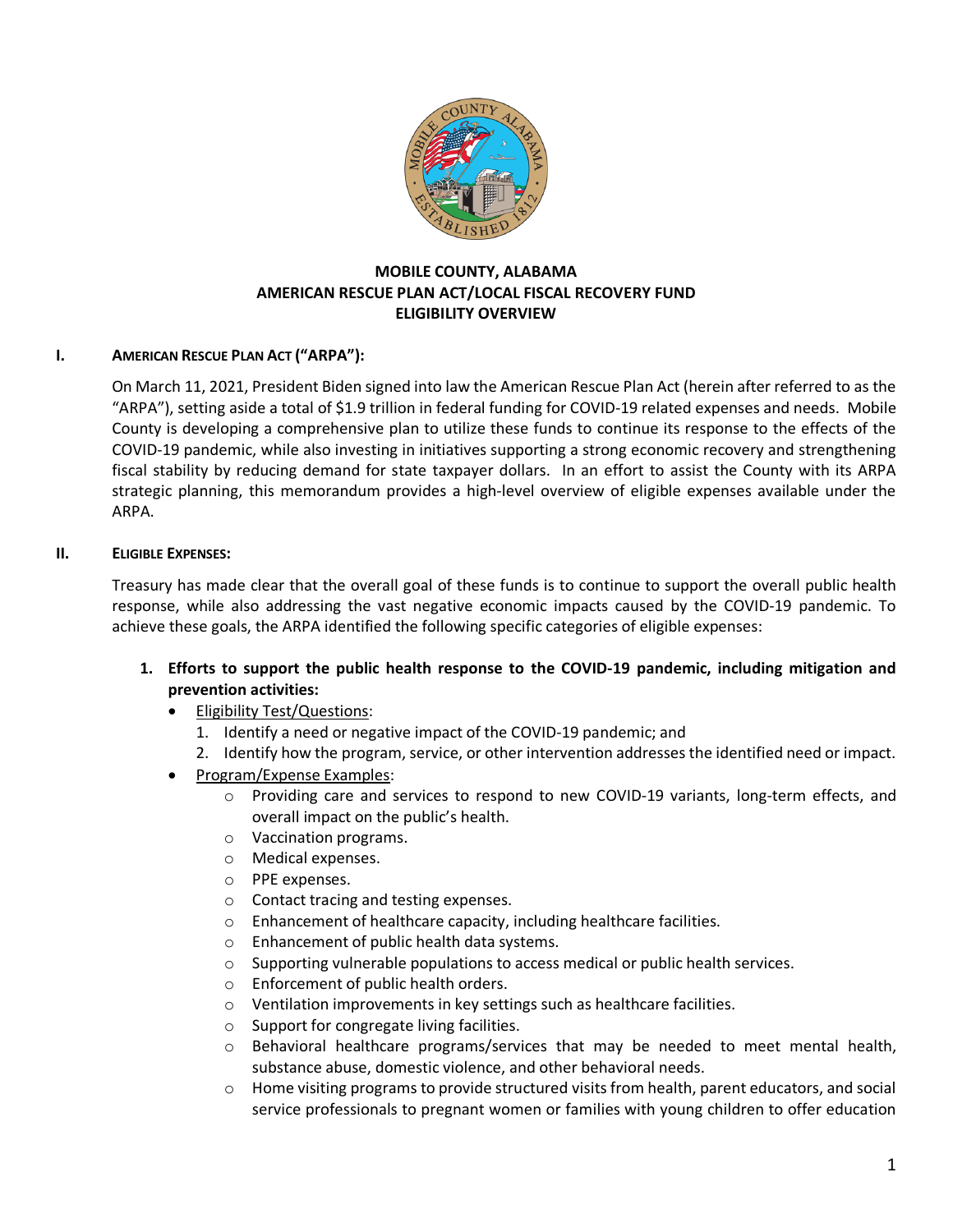and assistance navigating resources for economic support, health needs, or child development.

- $\circ$  Enhanced services for child welfare-involved families and foster youth to provide support and training on child development, positive parenting, coping skills, or recovery for mental health and substance use challenges.
- o Evidence-based practices to address the social, emotional, and mental health needs of students.

## 2. **Efforts to address negative economic impacts of the pandemic:**

- Eligibility Test/Questions:
	- 1. A negative impact or harmful consequences of the economic disruption resulting from or exacerbated by the COVID-19 public health emergency; and
	- 2. The intended program, service, or other intervention would address and specifically responds to the harmful consequences .
- Program/Expense Examples:
	- o Assistance to unemployed workers and job training specifically addressing the negative impacts of the pandemic. *Note that general economic development or workforce development is generally not allowable.*
	- o Food, housing, direct cash assistance to households experiencing a negative impact from the pandemic.
	- $\circ$  Small business and non-profit assistance with loans or grants to mitigate financial hardship related to the pandemic.
	- $\circ$  Small Business and non-profit assistance with loans, grants or in-kind assistance to implement prevention or mitigation tactics to guard against further negative impacts of the pandemic.
	- $\circ$  Technical assistance, counseling, or other services to assist with business planning needs.
	- $\circ$  Administer economic relief programs for impacted industries including tourism, hospitality, and travel. Other impacted industries can be considered if the impact is significant compared to these industries.
	- $\circ$  Services to address homelessness such as supportive housing, and to improve access to stable, affordable housing among unhoused individuals.
	- $\circ$  Affordable housing development to increase supply of affordable and high-quality living units.
	- $\circ$  New, expanded, or enhanced early learning services, including pre-kindergarten, Head Start, or partnerships between pre-kindergarten programs and local education authorities, or administration of those services.
	- o Providing assistance to high-poverty school districts to advance equitable funding across districts and geographies.
	- $\circ$  Evidence-based educational services and practices to address the academic needs of students, including tutoring, summer, afterschool, and other extended learning and enrichment programs.
	- $\circ$  New or expanded high-quality childcare to provide safe and supportive care for children.

# **3. Provide equity-based services:**

- Eligibility Test/Examples:
	- o Treasury will presume the following additional activities are eligible when provided to disproportionately impacted communities:
		- **Addressing health disparities;**
		- **Investing in housing and neighborhoods;**
		- Addressing educational disparities; and
		- Promoting healthy childhood environments.

## **4. Premium pay for essential workers:**

• Eligibility factors/examples: